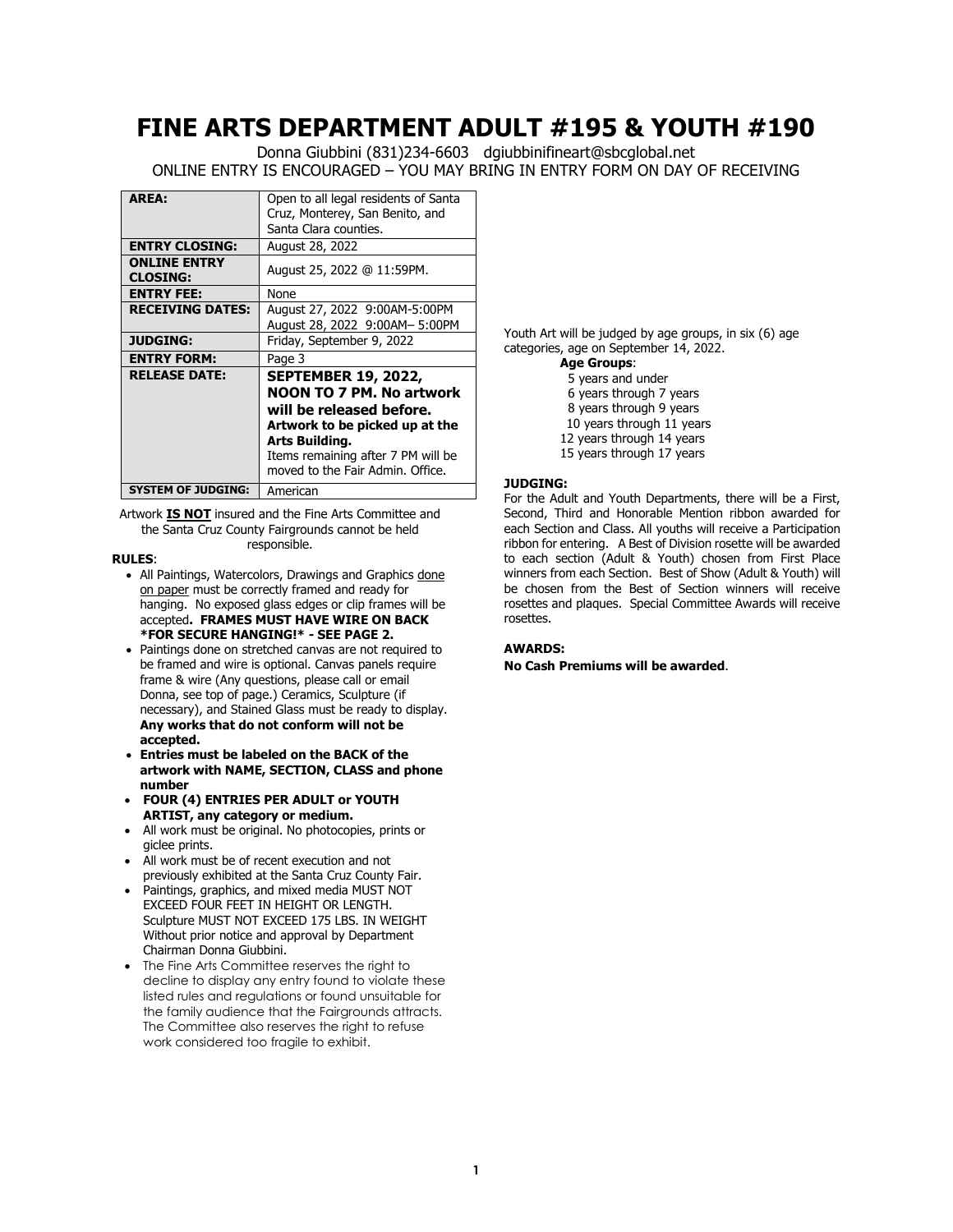# **FINE ARTS DEPARTMENT ADULT #195 & YOUTH #190**

Donna Giubbini (831)234-6603 dgiubbinifineart@sbcglobal.net ONLINE ENTRY IS ENCOURAGED – YOU MAY BRING IN ENTRY FORM ON DAY OF RECEIVING

## **DEPARTMENT #195 – ADULT**

### **DIVISION 1: ADULT AMATEUR DIVISION 2: ADULT PROFESSIONAL**

#### **Classes:**

- 1. Painting Oil, acrylic
- 2. Pastel<br>3. Water
- Watercolor
- 4. Drawing<br>5. Sculpture
- **Sculpture**
- 6. Ceramics
- 7. Glass Fused, Blown or Cast
- 8. Mixed Media, Collage & Assemblage
- 9. Gourd Art
- 10. Stained Glass & Mosaics
- 11. Jewelry
- 12. Printmaking
- 13. China Painting
- 14. Digital Art (\* Must be wired to hang)

**The Professional section is open to those who sell their artwork regularly through galleries, festivals or Open Studios. Art Teachers are considered Professionals.** 

## **DEPARTMENT #190 – YOUTH**

**DIVISION 1: 5 YEARS AND UNDER DIVISION 2: 6 THRU 7 YEARS DIVISION 3: 8 THRU 9 YEARS DIVISION 4: 10 THRU 11 YEARS DIVISION 5: 12 THRU 14 YEARS DIVISION 6: 15 THRU 17 YEARS**

#### **Classes:**

- 1. Painting Oil, Acrylic
- 2. Pastel
- 3. Watercolor
- 4. Drawing or cartooning
- 5. Sculpture
- 6. Ceramics
- 7. Glass Fused/Cast
- 8. Mixed Media, Collage & Assemblage
- 9. Gourd Art
- 10. Jewelry
- 11. Digital Art (\* Must be wired to hang)
- 12. Print Making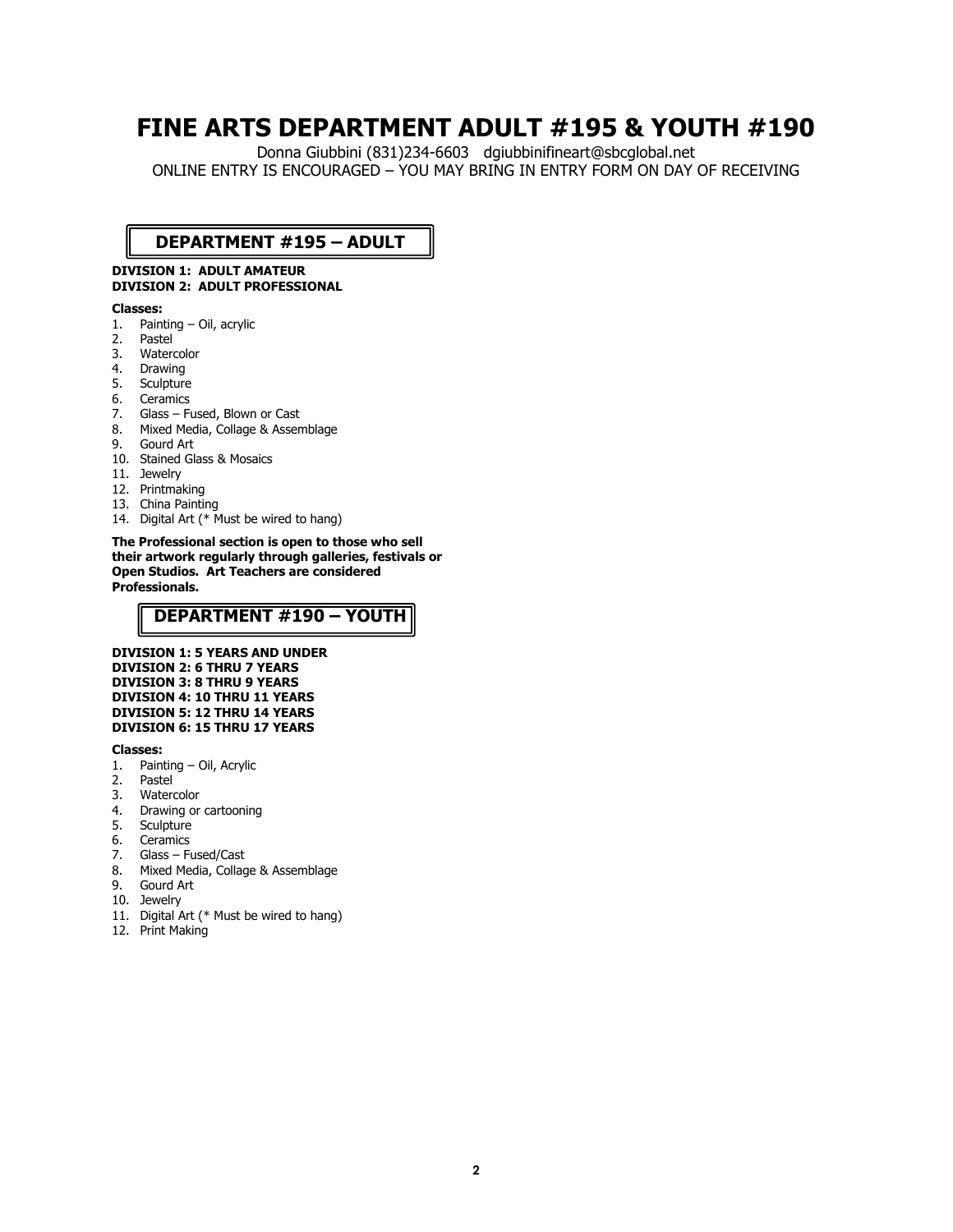# **FINE ARTS DEPARTMENT ADULT #195 & YOUTH #190**

Donna Giubbini (831)234-6603 dgiubbinifineart@sbcglobal.net ONLINE ENTRY IS ENCOURAGED – YOU MAY BRING IN ENTRY FORM ON DAY OF RECEIVING

**Wire needs to be securely attached to Frame 1/3 of the way down the length of the frame.** (Screwed into the frame, if possible.)

**\*There will be a \$5.00 charge if frame is not wired or needs to be rewired as a safety precaution.** 

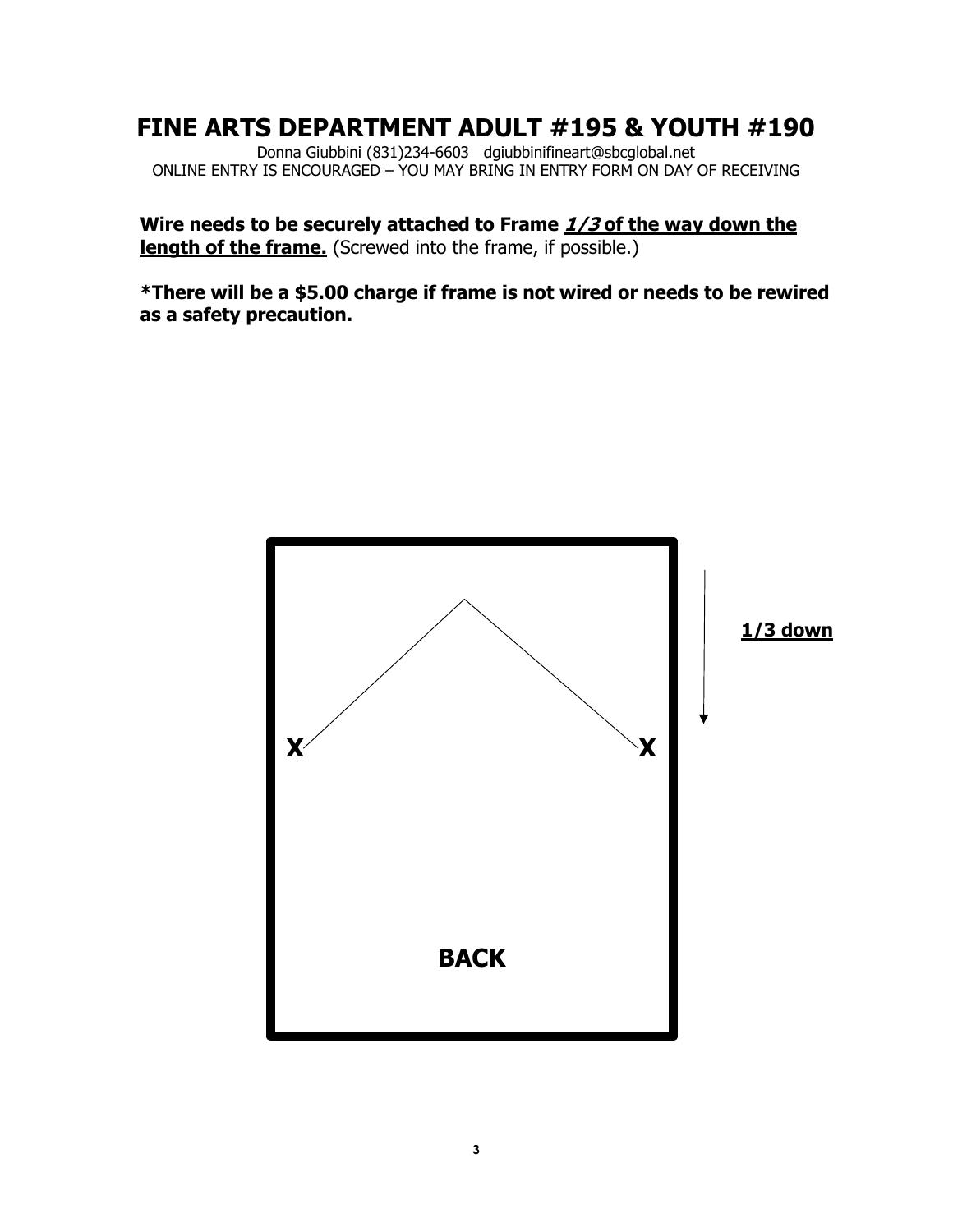## **Santa Cruz County Fair Fine Arts Entry Form – Department #195 & #190**

\*\*PLEASE BRING COMPLETED ENTRY FORM ON DAY YOU DROP OFF

ARTWORK 8/27 & 8/28, 2022 at FINE ARTS BLDG.

## Santa Cruz County Fair

2601 East Lake Avenue, Watsonville, CA 95076

| <b>Printed Name of Exhibitor</b>    | First: |                | Last:                           |               |  |
|-------------------------------------|--------|----------------|---------------------------------|---------------|--|
| <b>Street or Box #</b>              |        |                |                                 |               |  |
| City, State, Zip                    |        |                |                                 | <b>County</b> |  |
| <b>Phones: Daytime</b>              |        | <b>Evening</b> |                                 | <b>Cell</b>   |  |
| <b>Email</b>                        |        |                |                                 |               |  |
| (YOUTH)<br>Age as of Sept. 14, 2022 |        |                | (YOUTH)<br><b>Date of Birth</b> |               |  |

| Dept | Division   Class | <b>Title</b> |
|------|------------------|--------------|
|      |                  |              |
|      |                  |              |
|      |                  |              |
|      |                  |              |

Artists receive 100% of a sale. The Fair does not act as an agent/representative of the artist. All sales and commissions resulting from Fair participation is the sole responsibility of the artist.

### **Hold Harmless/Read and Sign**

Upon signature and submittal of Entry Form, exhibitors and their agents, parents and leaders acknowledge that: a. they understand the State Rules for California Fairs and the local rules as printed in the Fair Entry Guide; b. They agree to abide by them; c. They certify that all information on the form is true and correct; d. They agree to comply with the fair's decision regarding any violation of the rules.

The fair management shall not be responsible for accidents or losses that occur to any of the exhibitors or exhibits at the fair. The exhibitor (or parent or guardian of a minor) is responsible for any injury or damage resulting from the exhibitor's participation in the program or event. This includes any injury to others or to the exhibitor or to the exhibitor's property.

I certify that this entry is the project of the exhibitor and these entries comply with the rules and regulations published in the official premium list.

| <b>Exhibitor's Signature</b>     | <b>Date</b> |  |
|----------------------------------|-------------|--|
| Parent's Signature (if under 18) | <b>Date</b> |  |

### **\*\*\*Include ARTWORK LABEL for each item entered\*\*\***

## ARTWORK LABEL:

| Artist's Name: |  |
|----------------|--|
| Department:    |  |
| Division:      |  |
| Class:         |  |
| Title of Art:  |  |
|                |  |